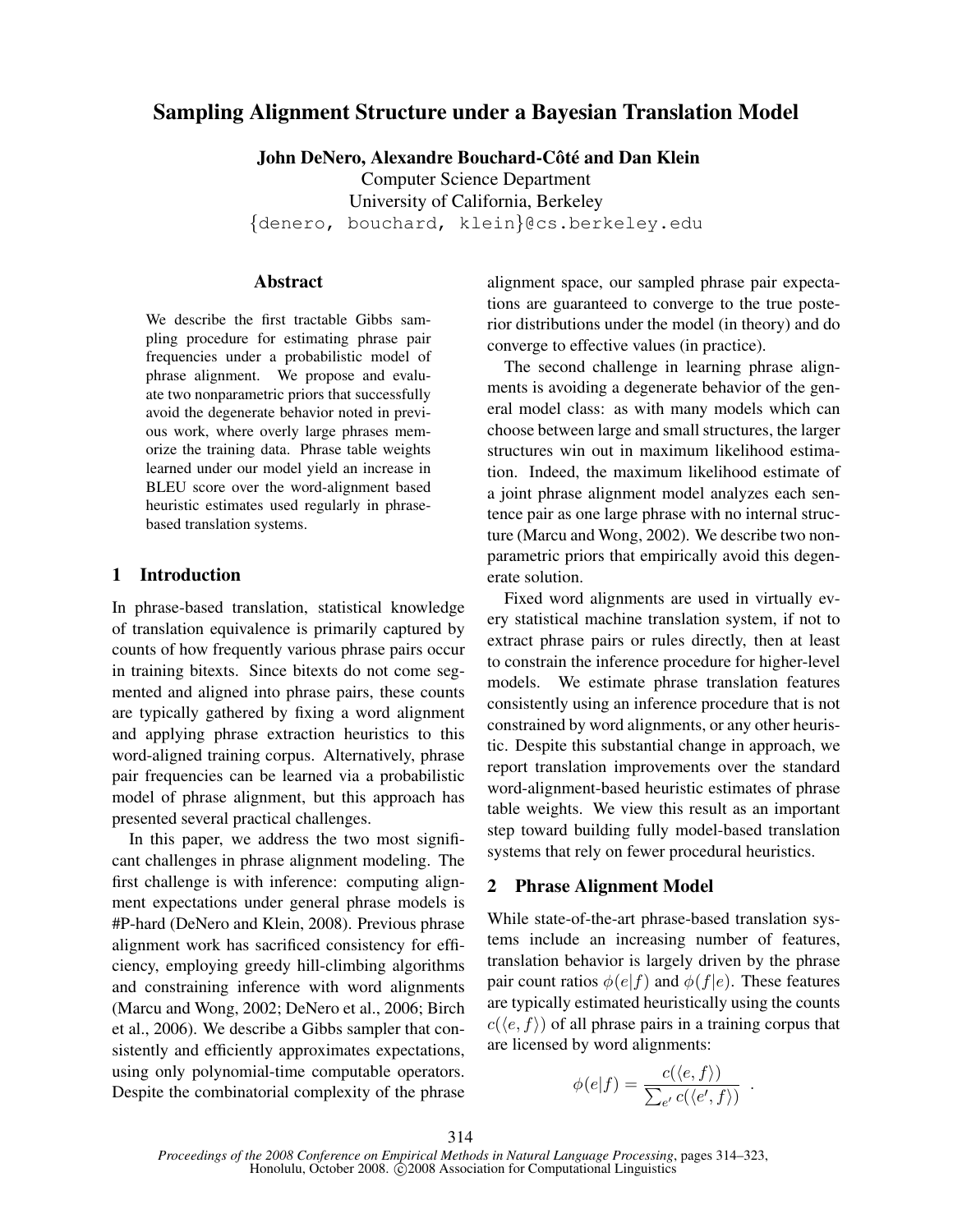

Figure 1: In this corpus example, the phrase alignment model found the non-literal translation pair *(gladly, de muy buen grado)* while heuristicallycombined word alignment models did not. (a) is a *growdiag-final-and* combined IBM Model 4 word alignment; (b) is a phrase alignment under our model.

In contrast, a generative model that explicitly aligns pairs of phrases  $\langle e, f \rangle$  gives us well-founded alternatives for estimating phrase pair scores. For instance, we could use the model's parameters as translation features. In this paper, we compute the expected counts of phrase pairs in the training data according to our model, and derive features from these expected counts. This approach endows phrase pair scores with well-defined semantics relative to a probabilistic model. Practically, phrase models can discover high-quality phrase pairs that often elude heuristics, as in Figure 1. In addition, the modelbased approach fits neatly into the framework of statistical learning theory for unsupervised problems.

## 2.1 Generative Model Description

We first describe the symmetric joint model of Marcu and Wong (2002), which we will extend. A two-step generative process constructs an ordered set of English phrases  $e_{1:m}$ , an ordered set of foreign phrases  $f_{1:n}$ , and a phrase-to-phrase alignment between them,  $\mathbf{a} = \{(j, k)\}\$ indicating that  $\langle e_j, f_k \rangle$ is an aligned pair.

- 1. Choose a number of components  $\ell$  and generate each of  $\ell$  phrase pairs independently.
- 2. Choose an ordering for the phrases in the foreign language; the ordering for English is fixed by the generation order. $<sup>1</sup>$ </sup>

In this process,  $m = n = |\mathbf{a}|$ ; all phrases in both sentences are aligned one-to-one.

We parameterize the choice of  $\ell$  using a geometric distribution, denoted  $P_G$ , with stop parameter  $p_{\$}$ :

$$
P(\ell) = P_{\mathbf{G}}(\ell; p_{\$}) = p_{\$} \cdot (1 - p_{\$})^{\ell - 1}
$$

.

Each aligned phrase pair  $\langle e, f \rangle$  is drawn from a multinomial distribution  $\theta_J$  which is unknown. We fix a simple distortion model, setting the probability of a permutation of the foreign phrases proportional to the product of position-based distortion penalties for each phrase:

$$
P(\mathbf{a}|\{\langle e,f\rangle\}) \propto \prod_{a\in\mathbf{a}} \delta(a)
$$
  

$$
\delta(a=(j,k)) = b^{|pos(e_j)-pos(f_k)\cdot s|},
$$

where  $pos(\cdot)$  denotes the word position of the start of a phrase, and s the ratio of the length of the English to the length of the foreign sentence. This positional distortion model was deemed to work best by Marcu and Wong (2002).

We can now state the joint probability for a phrase-aligned sentence consisting of  $\ell$  phrase pairs:

$$
P(\{\langle e,f\rangle\},\mathbf{a})=P_{\mathbf{G}}(\ell;p_{\mathbf{S}})P(\mathbf{a}|\{\langle e,f\rangle\})\prod_{\langle e,f\rangle} \theta_{\mathbf{J}}(\langle e,f\rangle).
$$

While this model has several free parameters in addition to  $\theta_J$ , we fix them to reasonable values to focus learning on the phrase pair distribution.<sup>2</sup>

## 2.2 Unaligned Phrases

Sentence pairs do not always contain equal information on both sides, and so we revise the generative story to include unaligned phrases in both sentences. When generating each component of a sentence pair, we first decide whether to generate an aligned phrase pair or, with probability  $p_{\phi}$ , an unaligned phrase.<sup>3</sup> Then, we either generate an aligned phrase pair from  $\theta_J$  or an unaligned phrase from  $\theta_N$ , where  $\theta_N$  is a multinomial over phrases. Now, when generating  $e_{1:m}$ ,  $f_{1:n}$  and alignment a, the number of phrases  $m + n$  can be greater than  $2 \cdot |\mathbf{a}|$ .

<sup>&</sup>lt;sup>1</sup>We choose the foreign to reorder without loss of generality.

<sup>&</sup>lt;sup>2</sup>Parameters were chosen by hand during development on a small training corpus.  $p_{\$} = 0.1, b = 0.85$  in experiments.

<sup>&</sup>lt;sup>3</sup>We strongly discouraged unaligned phrases in order to align as much of the corpus as possible:  $p_{\phi} = 10^{-10}$  in experiments.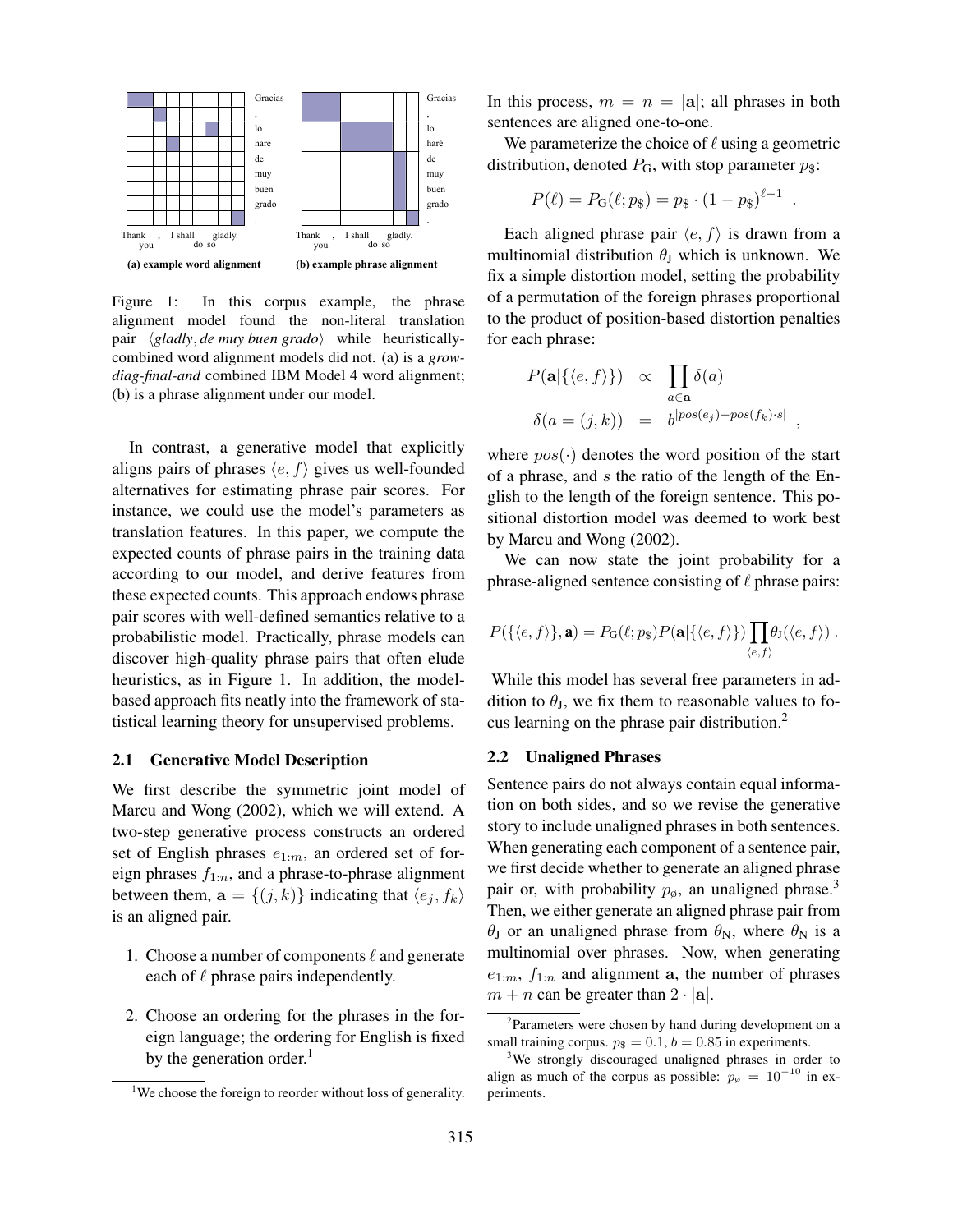To unify notation, we denote unaligned phrases as phrase pairs with one side equal to *null*:  $\langle e, null \rangle$  or  $\langle null, f \rangle$ . Then, the revised model takes the form:

$$
P(\{\langle e, f \rangle\}, \mathbf{a}) = P_{\mathbf{G}}(\ell; p_{\mathbf{S}}) P(\mathbf{a} | \{\langle e, f \rangle\}) \prod_{\langle e, f \rangle} P_{\mathbf{M}}(\langle e, f \rangle)
$$

$$
P_{\mathbf{M}}(\langle e, f \rangle) = p_{\varphi} \theta_{\mathbf{N}}(\langle e, f \rangle) + (1 - p_{\varphi}) \theta_{\mathbf{J}}(\langle e, f \rangle) .
$$

In this definition, the distribution  $\theta_N$  gives nonzero weight only to unaligned phrases of the form  $\langle e, null \rangle$  or  $\langle null, f \rangle$ , while  $\theta_J$  gives non-zero weight only to aligned phrase pairs.

## 3 Model Training and Expectations

Our model involves observed sentence pairs, which in aggregate we can call  $x$ , latent phrase segmentations and alignments, which we can call  $z$ , and parameters  $\theta_J$  and  $\theta_N$ , which together we can call  $\theta$ . A model such as ours could be used either for the learning of the key phrase pair parameters in  $\theta$ , or to compute expected counts of phrase pairs in our data. These two uses are very closely related, but we focus on the computation of phrase pair expectations. For exposition purposes, we describe a Gibbs sampling algorithm for computing expected counts of phrases under  $P(z|x, \theta)$  for fixed  $\theta$ . Such expectations would be used, for example, to compute maximum likelihood estimates in the E-step of EM. In Section 4, we instead compute expectations under  $P(z|x)$ , with  $\theta$  marginalized out entirely.

In a Gibbs sampler, we start with a *complete* phrase segmentation and alignment, state  $z_0$ , which sets all latent variables to some initial configuration. We then produce a sequence of sample states  $z_i$ , each of which differs from the last by some small local change. The samples  $z_i$  are guaranteed (in the limit) to consistently approximate the conditional distribution  $P(z|x, \theta)$  (or  $P(z|x)$  later). Therefore, the average counts of phrase pairs in the samples converge to expected counts under the model. Normalizing these expected counts yields estimates for the features  $\phi(e|f)$  and  $\phi(f|e)$ .

Gibbs sampling is not new to the natural language processing community (Teh, 2006; Johnson et al., 2007). However, it is usually used as a search procedure akin to simulated annealing, rather than for approximating expectations (Goldwater et al., 2006; Finkel et al., 2007). Our application is also atypical for an NLP application in that we use an approximate sampler not only to include Bayesian prior information (section 4), but also because computing phrase alignment expectations exactly is a #P-hard problem (DeNero and Klein, 2008). That is, we could not run EM exactly, even if we wanted maximum likelihood estimates.

## 3.1 Related Work

Expected phrase pair counts under  $P(z|x, \theta)$  have been approximated before in order to run EM. Marcu and Wong (2002) employed local search from a heuristic initialization and collected alignment counts during a hill climb through the alignment space. DeNero et al. (2006) instead proposed an exponential-time dynamic program pruned using word alignments. Subsequent work has relied heavily on word alignments to constrain inference, even under reordering models that admit polynomial-time E-steps (Cherry and Lin, 2007; Zhang et al., 2008).

None of these approximations are consistent, and they offer no method of measuring their biases. Gibbs sampling is not only consistent in the limit, but also allows us to add Bayesian priors conveniently (section 4). Of course, sampling has liabilities as well: we do not know in advance how long we need to run the sampler to approximate the desired expectations "closely enough."

Snyder and Barzilay (2008) describe a Gibbs sampler for a bilingual morphology model very similar in structure to ours. However, the basic sampling step they propose – resampling all segmentations and alignments for a sequence at once – requires a #P-hard computation. While this asymptotic complexity was apparently not prohibitive in the case of morphological alignment, where the sequences are short, it is prohibitive in phrase alignment, where the sentences are often very long.

## 3.2 Sampling with the SWAP Operator

Our Gibbs sampler repeatedly applies each of five operators to each position in each training sentence pair. Each operator freezes all of the current state  $z_i$ except a small local region, determines all the ways that region can be reconfigured, and then chooses a (possibly) slightly different  $z_{i+1}$  from among those outcomes according to the conditional probability of each, given the frozen remainder of the state. This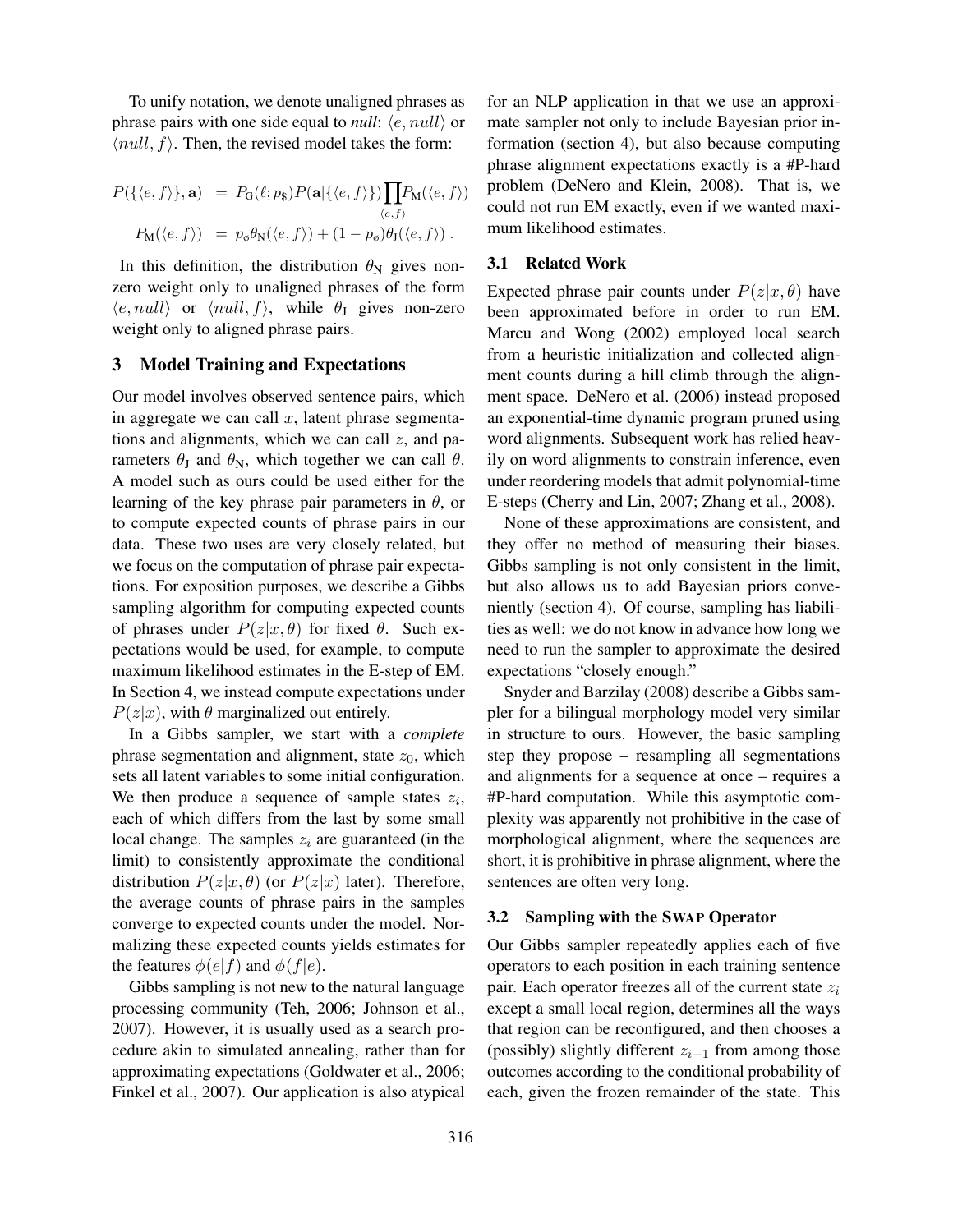frozen region of the state is called a *Markov blanket* (denoted  $m$ ), and plays a critical role in proving the correctness of the sampler.

The first operator we consider is SWAP, which changes alignments but not segmentations. It freezes the set of phrases, then picks two English phrases  $e_1$ and  $e_2$  (or two foreign phrases, but we focus on the English case). All alignments are frozen except the phrase pairs  $\langle e_1, f_1 \rangle$  and  $\langle e_2, f_2 \rangle$ . SWAP chooses between keeping  $\langle e_1, f_1 \rangle$  and  $\langle e_2, f_2 \rangle$  aligned as they are (outcome  $o_0$ ), or swapping their alignments to create  $\langle e_1, f_2 \rangle$  and  $\langle e_2, f_1 \rangle$  (outcome  $o_1$ ).

SWAP chooses stochastically in proportion to each outcome's posterior probability:  $P(o_0|m, x, \theta)$ and  $P(o_1|m, x, \theta)$ . Each phrase pair in each outcome contributes to these posteriors the probability of adding a new pair, deciding whether it is null, and generating the phrase pair along with its contribution to the distortion probability. This is all captured in a succinct potential function  $\psi(\langle e, f \rangle) =$ 

$$
\begin{cases}\n(1-p_{\$}) (1-p_{\emptyset}) \theta_{\mathsf{J}}(\langle e, f \rangle) \delta(\langle e, f \rangle) & e \& f \text{ non-null} \\
(1-p_{\$}) \cdot p_{\emptyset} \cdot \theta_{\mathsf{N}}(\langle e, f \rangle) & \text{otherwise}\n\end{cases}
$$

.

Thus, outcome  $o_0$  is chosen with probability  $P(o_0|m, x, \theta) =$ 

$$
\frac{\psi(\langle e_1,f_1\rangle)\psi(\langle e_2,f_2\rangle)}{\psi(\langle e_1,f_1\rangle)\psi(\langle e_2,f_2\rangle)+\psi(\langle e_1,f_2\rangle)\psi(\langle e_2,f_1\rangle)}.
$$

Operators in a Gibbs sampler require certain conditions to guarantee the correctness of the sampler. First, they must choose among *all possible configurations* of the unfrozen local state. Second, immediately re-applying the operator from any outcome must yield the same set of outcome options as before.<sup>4</sup> If these conditions are not met, the sampler may no longer be guaranteed to yield consistent approximations of the posterior distribution.

A subtle issue arises with SWAP as defined: should it also consider an outcome  $o_2$  of  $\langle e_1, null \rangle$ and  $\langle e_2$ , null) that removes alignments? No part of the frozen state is changed by removing these alignments, so the first Gibbs condition dictates that we must include  $o_2$ . However, after choosing  $o_2$ , when we reapply the operator to positions  $e_1$  and



Figure 2: Each local operator manipulates a small portion of a single alignment. Relevant phrases are exaggerated for clarity. The outcome sets (depicted by arrows) of each possible configuration are fully connected. Certain configurations cannot be altered by certain operators, such as the final configuration in SWAP. Unalterable configurations for TOGGLE have been omitted for space.

 $e_2$ , we freeze all alignments except  $\langle e_1, null \rangle$  and  $\langle e_2, null \rangle$ , which prevents us from returning to  $o_0$ . Thus, we fail to satisfy the second condition. This point is worth emphasizing because some prior work has treated Gibbs sampling as randomized search and, intentionally or otherwise, proposed inconsistent operators.

Luckily, the problem is not with SWAP, but with our justification of it: we can salvage SWAP by augmenting its Markov blanket. Given that we have selected  $\langle e_1, f_1 \rangle$  and  $\langle e_2, f_2 \rangle$ , we not only freeze all other alignments and phrase boundaries, but also the number of aligned phrase pairs. With this count held invariant,  $o_2$  is not among the possible outcomes of SWAP given m. Moreover, regardless of the outcome chosen, SWAP can immediately be reapplied at the same location with the same set of outcomes.

All the possible starting configurations and outcome sets for SWAP appear in Figure 2(a).

<sup>4</sup>These are two sufficient conditions to guarantee that the Metropolis-Hastings acceptance ratio of the sampling step is 1.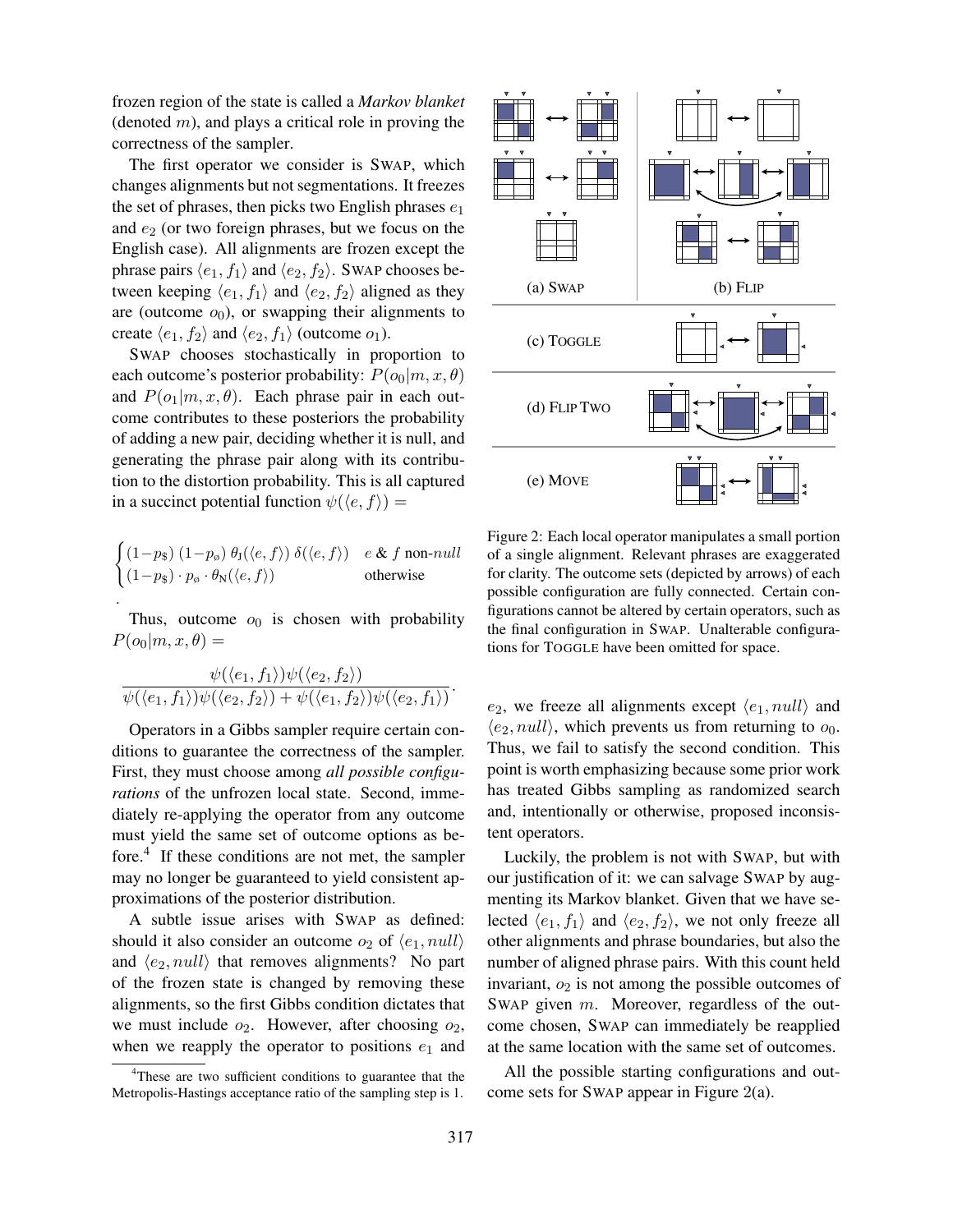

Figure 3: The three steps involved in applying the FLIP operator. The Markov blanket freezes all segmentations except English position 1 and all alignments except those for *Ellos* and *The boys*. The blanket also freezes the number of alignments, which disallows the lower right outcome.

#### 3.3 The FLIP operator

SWAP can arbitrarily shuffle alignments, but we need a second operator to change the actual phrase boundaries. The FLIP operator changes the status of a single *segmentation position*<sup>5</sup> to be either a phrase boundary or not. In this sense FLIP is a bilingual analog of the segmentation boundary flipping operator of Goldwater et al. (2006).

Figure 3 diagrams the operator and its Markov blanket. First, FLIP chooses any between-word position in either sentence. The outcome sets for FLIP vary based on the current segmentation and adjacent alignments, and are depicted in Figure 2.

Again, for FLIP to satisfy the Gibbs conditions, we must augment its Markov blanket to freeze not only all other segmentation points and alignments, but also the number of aligned phrase pairs. Otherwise, we end up allowing outcomes from which we cannot return to the original state by reapplying FLIP. Consequently, when a position is already segmented and both adjacent phrases are currently aligned, FLIP cannot unsegment the point because it can't create two aligned phrase pairs with the one larger phrase that results (see bottom of Figure 2(b)).

## 3.4 The TOGGLE operator

Both SWAP and FLIP freeze the number of alignments in a sentence. The TOGGLE operator, on the other hand, can add or remove individual alignment links. In TOGGLE, we first choose an  $e_1$  and  $f_1$ . If  $\langle e_1, f_1 \rangle \in \mathbf{a}$  or both  $e_1$  and  $f_1$  are *null*, we freeze all segmentations and the rest of the alignments, and choose between including  $\langle e_1, f_1 \rangle$  in the alignment or leaving both  $e_1$  and  $f_1$  unaligned. If only one of  $e_1$  and  $f_1$  are aligned, or they are not aligned to each other, then TOGGLE does nothing.

#### 3.5 A Complete Sampler

Together, FLIP, SWAP and TOGGLE constitute a complete Gibbs sampler that consistently samples from the posterior  $P(z|x, \theta)$ . Not only are these operators valid Gibbs steps, but they also can form a path of positive probability from any source state to any target state in the space of phrase alignments (formally, the induced Markov chain is *irreducible*). Such a path can at worst be constructed by unaligning all phrases in the source state with TOGGLE, composing applications of FLIP to match the target phrase boundaries, then applying TOGGLE to match the target alignments.

We include two more local operators to speed up the rate at which the sampler explores the hypothesis space. In short, FLIP TWO simultaneously flips an English and a foreign segmentation point (to make a large phrase out of two smaller ones or vice versa), while MOVE shifts an aligned phrase boundary to the left or right. We omit details for lack of space.

## 3.6 Phrase Pair Count Estimation

With our sampling procedure in place, we can now estimate the expected number of times a given phrase pair occurs in our data, for fixed  $\theta$ , using a Monte-Carlo average,

$$
\frac{1}{N}\sum_{i=1}^N \text{count}_{\langle e,f\rangle}(x,z_i) \xrightarrow{a.s.} \mathbb{E}\left[\text{count}_{\langle e,f\rangle}(x,\cdot)\right] .
$$

 ${}^{5}$ A segmentation position is a position between two words that is also potentially a boundary between two phrases in an aligned sentence pair.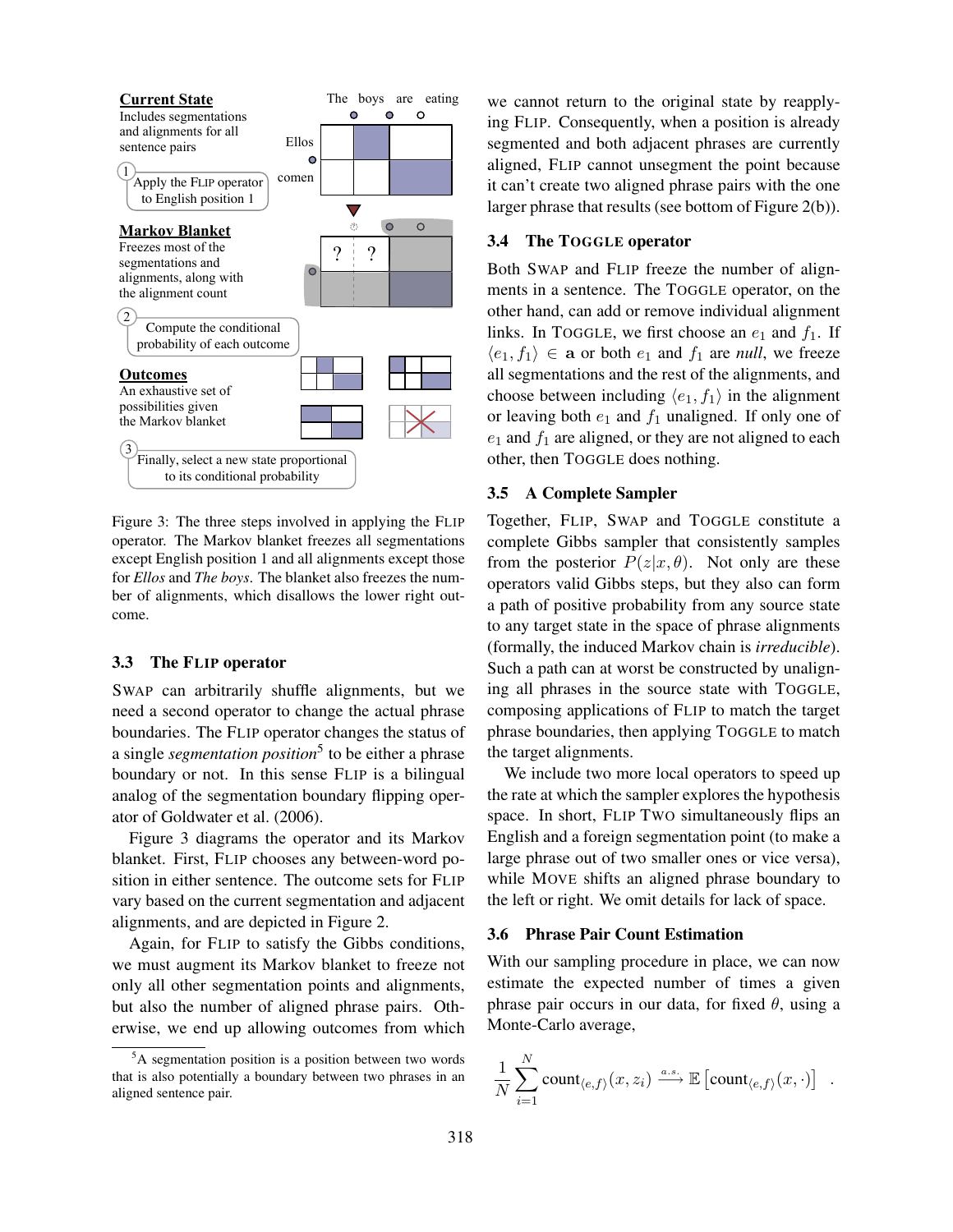The left hand side is simple to compute; we count aligned phrase pairs in each sample we generate. In practice, we only count phrase pairs after applying every operator to every position in every sentence (one iteration).<sup>6</sup> Appropriate normalizations of these expected counts can be used either in an Mstep as maximum likelihood estimates, or to compute values for features  $\phi(f|e)$  and  $\phi(e|f)$ .

## 4 Nonparametric Bayesian Priors

The Gibbs sampler we presented addresses the inference challenges of learning phrase alignment models. With slight modifications, it also enables us to include prior information into the model. In this section, we treat  $\theta$  as a random variable and shape its prior distribution in order to correct the well-known degenerate behavior of the model.

#### 4.1 Model Degeneracy

The structure of our joint model penalizes explanations that use many small phrase pairs. Each phrase pair token incurs the additional expense of generation and distortion. In fact, the maximum likelihood estimate of the model puts mass on  $\langle e, f \rangle$  pairs that span entire sentences, explaining the training corpus with one phrase pair per sentence.

Previous phrase alignment work has primarily mitigated this tendency by constraining the *inference procedure*, for example with word alignments and linguistic features (Birch et al., 2006), or by disallowing large phrase pairs using a noncompositional constraint (Cherry and Lin, 2007; Zhang et al., 2008). However, the problem lies with the model, and therefore should be corrected in the model, rather than the inference procedure.

Model-based solutions appear in the literature as well, though typically combined with word alignment constraints on inference. A sparse Dirichlet prior coupled with variational EM was explored by Zhang et al. (2008), but it did not avoid the degenerate solution. Moore and Quirk (2007) proposed a new conditional model structure that does not cause large and small phrases to compete for probability mass. May and Knight (2007) added additional model terms to balance the cost of long and short derivations in a syntactic alignment model.

## 4.2 A Dirichlet Process Prior

We control this degenerate behavior by placing a Dirichlet process (DP) prior over  $\theta_J$ , the distribution over aligned phrase pairs (Ferguson, 1973).

If we were to assume a maximum number  $K$  of phrase pair types, a (finite) Dirichlet distribution would be an appropriate prior. A draw from a Kdimensional Dirichlet distribution is a list of  $K$  real numbers in [0, 1] that sum to one, which can be interpreted as a distribution over  $K$  phrase pair types.

However, since the event space of possible phrase pairs is in principle unbounded, we instead use a Dirichlet process. A draw from a DP is a *countably infinite* list of real numbers in [0, 1] that sum to one, which we interpret as a distribution over a countably infinite list of phrase pair types.<sup>7</sup>

The Dirichlet distribution and the DP distribution have similar parameterizations. A K-dimensional Dirichlet can be parameterized with a *concentration parameter*  $\alpha > 0$  and a *base distribution*  $M_0 =$  $(\mu_1, \ldots, \mu_{K-1})$ , with  $\mu_i \in (0,1)$ .<sup>8</sup> This parameterization has an intuitive interpretation: under these parameters, the average of independent samples from the Dirichlet will converge to  $M_0$ . That is, the average of the ith element of the samples will converge to  $\mu_i$ . Hence, the base distribution  $M_0$  characterizes the sample mean. The concentration parameter  $\alpha$ only affects the variance of the draws.

Similarly, we can parameterize the Dirichlet process with a concentration parameter  $\alpha$  (that affects only the variance) and a base distribution  $M_0$  that determines the mean of the samples. Just as in the finite Dirichlet case,  $M_0$  is simply a probability distribution, but now with countably infinite support: all possible phrase pairs in our case. In practice, we can use an unnormalized  $M_0$  (a base measure) by appropriately rescaling  $\alpha$ .

In our model, we select a base measure that strongly prefers shorter phrases, encouraging the model to use large phrases only when it has sufficient evidence for them. We continue the model:

<sup>&</sup>lt;sup>6</sup>For experiments, we ran the sampler for 100 iterations.

 $7$ Technical note: to simplify exposition, we restrict the discussion to settings such as ours where the base measure of the DP has countable support.

<sup>&</sup>lt;sup>8</sup>This parametrization is equivalent to the standard pseudocounts parametrization of  $K$  positive real numbers. The bijection is given by  $\alpha = \sum_{i=1}^{K} \tilde{\alpha}_i$  and  $\mu_i = \tilde{\alpha}_i/\alpha$ , where  $(\tilde{\alpha}_1, \ldots, \tilde{\alpha}_K)$  are the pseudo-counts.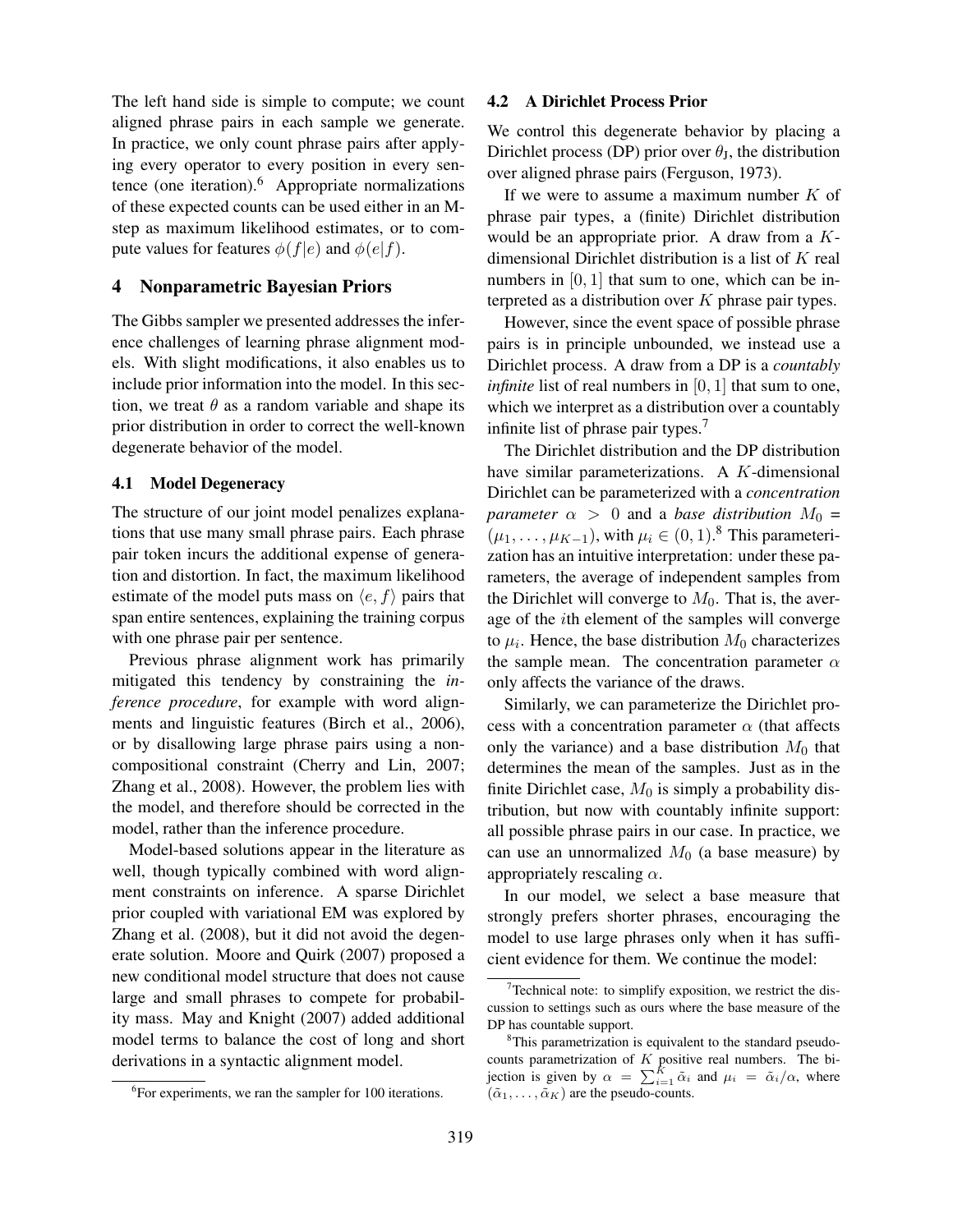$$
\theta_{J} \sim DP(M_{0}, \alpha)
$$
  
\n
$$
M_{0}(\langle e, f \rangle) = [P_{f}(f)P_{WA}(e|f) \cdot P_{e}(e)P_{WA}(f|e)]^{\frac{1}{2}}
$$
  
\n
$$
P_{f}(f) = P_{G}(|f|; p_{s}) \cdot \left(\frac{1}{n_{f}}\right)^{|f|}
$$
  
\n
$$
P_{e}(e) = P_{G}(|e|; p_{s}) \cdot \left(\frac{1}{n_{e}}\right)^{|e|}
$$
  
\n
$$
.
$$

 $P_{WA}$  is the IBM model 1 likelihood of one phrase conditioned on the other (Brown et al., 1994).  $P_f$ and  $P_e$  are uniform over types for each phrase length: the constants  $n_f$  and  $n_e$  denote the vocabulary size of the foreign and English languages, respectively, and  $P_G$  is a geometric distribution.

Above,  $\theta_J$  is drawn from a DP centered on the geometric mean of two joint distributions over phrase pairs, each of which is composed of a monolingual unigram model and a lexical translation component. This prior has two advantages. First, we pressure the model to use smaller phrases by increasing  $p_s$  $(p_s = 0.8$  in experiments). Second, we encourage good phrase pairs by incorporating IBM Model 1 distributions. This use of word alignment distributions is notably different from lexical weighting or word alignment constraints: we are supplying prior knowledge that phrases will generally follow word alignments, though with enough corpus evidence they need not (and often do not) do so in the posterior samples. The model proved largely insensitive to changes in the sparsity parameter  $\alpha$ , which we set to 100 for experiments.

#### 4.3 Unaligned phrases and the DP Prior

Introducing unaligned phrases invites further degenerate megaphrase behavior: a sentence pair can be generated cheaply as two unaligned phrases that each span an entire sentence. We attempted to place a similar DP prior over  $\theta_N$ , but surprisingly, this modeling choice invoked yet another degenerate behavior. The DP prior imposes a *rich-get-richer* property over the phrase pair distribution, strongly encouraging the model to reuse existing pairs rather than generate new ones. As a result, common words consistently aligned to *null*, even while suitable translations were present, simply because each null alignment reinforced the next. For instance, *the* was always unaligned.

Instead, we fix  $\theta_N$  to a simple unigram model that is uniform over word types. This way, we discourage unaligned phrases while focusing learning on  $\theta_{J}$ . For simplicity, we reuse  $P_f(f)$  and  $P_e(e)$  from the prior over  $\theta_{\text{J}}$ .

$$
\theta_{\mathcal{N}}(\langle e, f \rangle) = \begin{cases} \frac{1}{2} \cdot P_e(e) & \text{if } f = null \\ \frac{1}{2} \cdot P_f(f) & \text{if } e = null \end{cases}.
$$

The  $\frac{1}{2}$  represents a choice of whether the aligned phrase is in the foreign or English sentence.

#### 4.4 Collapsed Sampling with a DP Prior

Our entire model now has the general form  $P(x, z, \theta)$ ; all other model parameters have been fixed. Instead of searching for a suitable  $\theta_J$ , we sample from the posterior distribution  $P(z|x)$  with  $\theta$ <sub>I</sub> marginalized out.

To this end, we convert our Gibbs sampler into a collapsed Gibbs sampler<sup>10</sup> using the Chinese Restaurant Process (CRP) representation of the DP (Aldous, 1985). With the CRP, we avoid the problem of explicitely representing samples from the DP. CRP-based samplers have served the community well in related language tasks, such as word segmentation and coreference resolution (Goldwater et al., 2006; Haghighi and Klein, 2007).

Under this representation, the probability of each sampling outcome is a simple expression in terms of the state of the rest of the training corpus (the Markov blanket), rather than explicitly using  $\theta_{J}$ .

Let  $z_m$  be the set of aligned phrase pair tokens observed in the rest of the corpus. Then, when  $\langle e, f \rangle$  is aligned (that is, neither e nor f are *null*), the conditional probability for a pair  $\langle e, f \rangle$  takes the form:

$$
\tau(\langle e, f \rangle | z_m) = \frac{\operatorname{count}_{\langle e, f \rangle}(z_m) + \alpha \cdot M_0(\langle e, f \rangle)}{|z_m| + \alpha},
$$

where count $\langle e,f \rangle$  ( $z_m$ ) is the number of times that  $\langle e, f \rangle$  appears in  $z_m$ . We can write this expression thanks to the exchangeability of the model. For further exposition of this collapsed sampler posterior,

<sup>&</sup>lt;sup>9</sup>For instance, using approximate MAP EM.

 $10$ A collapsed sampler is simply one in which the model parameters have been marginalized out.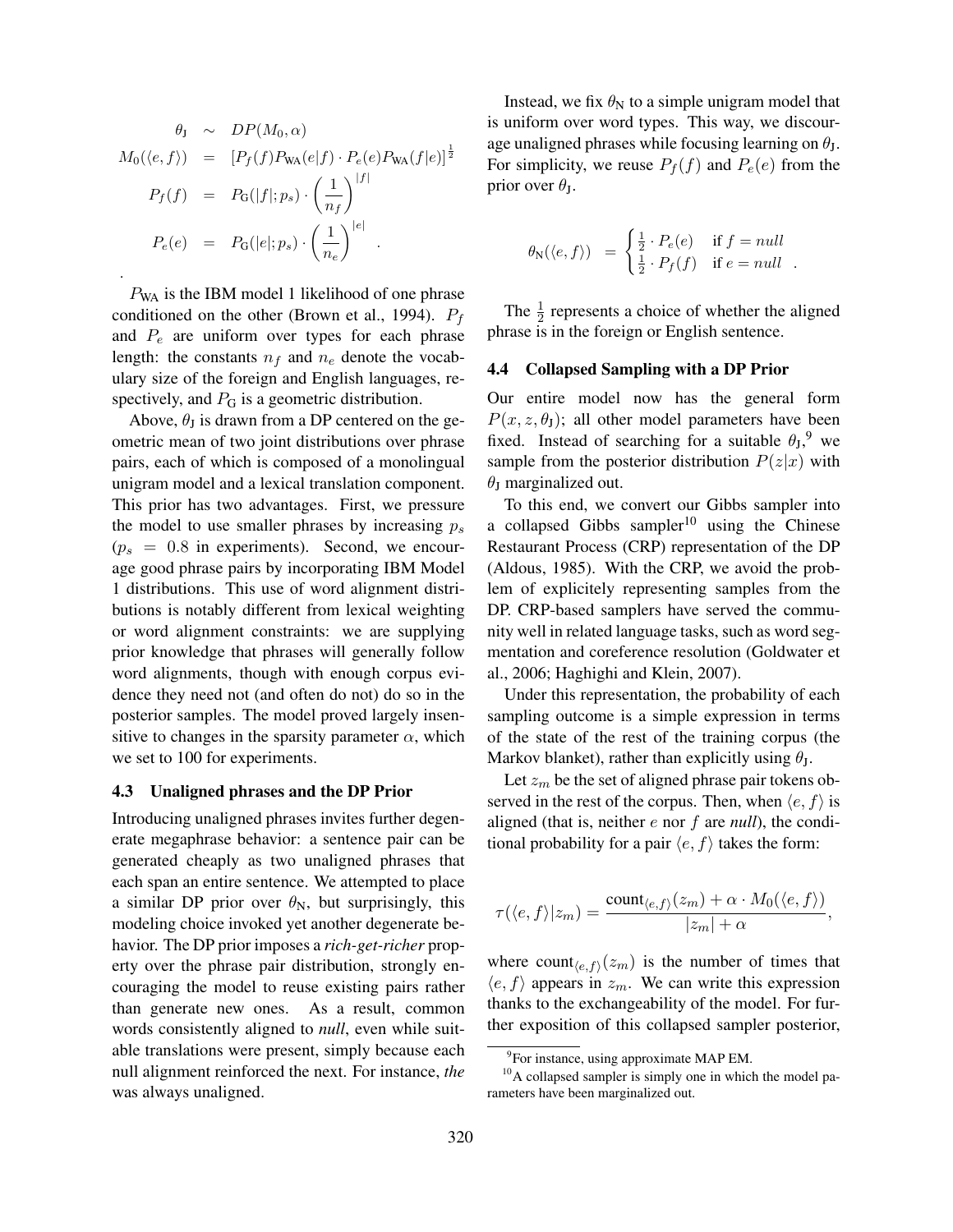

English length x foreign length) favors small phrases un-Figure 4: The distribution of phrase pair sizes (denoted der the model.

see Goldwater et al.  $(2006).$ <sup>11</sup>

ditional probability of each outcome uses a revised The sampler remains exactly the same as described in Section 3, except that the posterior conpotential function  $\psi_{DP}(\langle e, f \rangle)$  =

$$
\begin{cases}\n(1-p_{\$}) (1-p_{\emptyset}) \tau(\langle e, f \rangle) \delta(\langle e, f \rangle) & e \& f \text{ non-null} \\
(1-p_{\$}) \cdot p_{\emptyset} \cdot \theta_{\mathcal{N}}(\langle e, f \rangle) & \text{otherwise} \n\end{cases}
$$

 $\psi_{\text{DP}}$  is like  $\psi$ , but the fixed  $\theta_{\text{J}}$  is replaced with the constantly-updated  $\tau$  function.

## 4.5 Degeneracy Analysis

Figure 4 shows a histogram of phrase pair sizes in the distribution of expected counts under the model. As reference, we show the size distribution of both *minimal* and *all* phrase pairs extracted from word alignments using the standard heuristic. Our model tends to select minimal phrases, only using larger phrases when well motivated.<sup>12</sup>

This result alone is important: a model-based solution with no inference constraint has yielded a non-degenerate distribution over phrase lengths. Note that our sampler does find the degenerate solution quickly under a uniform prior, confirming that the model, and not the inference procedure, is selecting these small phrases.

#### 4.6 A Hierarchical Dirichlet Process Prior

We also evaluate a hierarchical Dirichlet process (HDP) prior over  $\theta_J$ , which draws monolingual distributions  $\theta_E$  and  $\theta_F$  from a DP and  $\theta_J$  from their cross-product:

$$
\theta_{J} \sim DP(M'_{0}, \alpha)
$$
  
\n
$$
M'_{0}(\langle e, f \rangle) = [\theta_{F}(f)P_{WA}(e|f) \cdot \theta_{E}(e)P_{WA}(f|e)]^{\frac{1}{2}}
$$
  
\n
$$
\theta_{F} \sim DP(P_{f}, \alpha')
$$
  
\n
$$
\theta_{E} \sim DP(P_{e}, \alpha')
$$

from phrase pair counts (see the appendix of Gold- $\theta_F$  with their expectations, which can be computed sampler, we approximate table counts for  $\theta_{\rm E}$  and posed of phrases that have been used before. In the This prior encourages novel phrase pairs to be comwater et al. (2006) for details). The HDP prior gives a similar distribution over phrase sizes.

## 5 Translation Results

We evaluate our new estimates using the baseline translation pipeline from the 2007 Statistical Machine Translation Workshop shared task.

#### 5.1 Baseline System

We trained Moses on all Spanish-English Europarl sentences up to length 20 (177k sentences) using GIZA++ Model 4 word alignments and the *growdiag-final-and* combination heuristic (Koehn et al., 2007; Och and Ney, 2003; Koehn, 2002), which performed better than any alternative combination heuristic.<sup>13</sup> The baseline estimates (*Heuristic*) come from extracting phrases up to length 7 from the word alignment. We used a bidirectional lexicalized distortion model that conditions on both foreign and English phrases, along with their orientations. Our 5-gram language model was trained on 38.3 million words of Europarl using Kneser-Ney smoothing. We report results with and without lexical weighting, denoted *lex*.

We tuned and tested on development corpora for the 2006 translation workshop. The parameters for each phrase table were tuned separately using minimum error rate training (Och, 2003). Results are

<sup>&</sup>lt;sup>11</sup>Note that the expression for  $\tau$  changes slightly under conditions where two phrase pairs being changed simultaneously coincidentally share the same lexical content. Details of these fringe conditions have been omitted for space, but were included in our implementation.

 $12$ The largest phrase pair found was 13 English words by 7 Spanish words.

<sup>&</sup>lt;sup>13</sup>Sampling iteration time scales quadratically with sentence length. Short sentences were chosen to speed up our experiment cycle.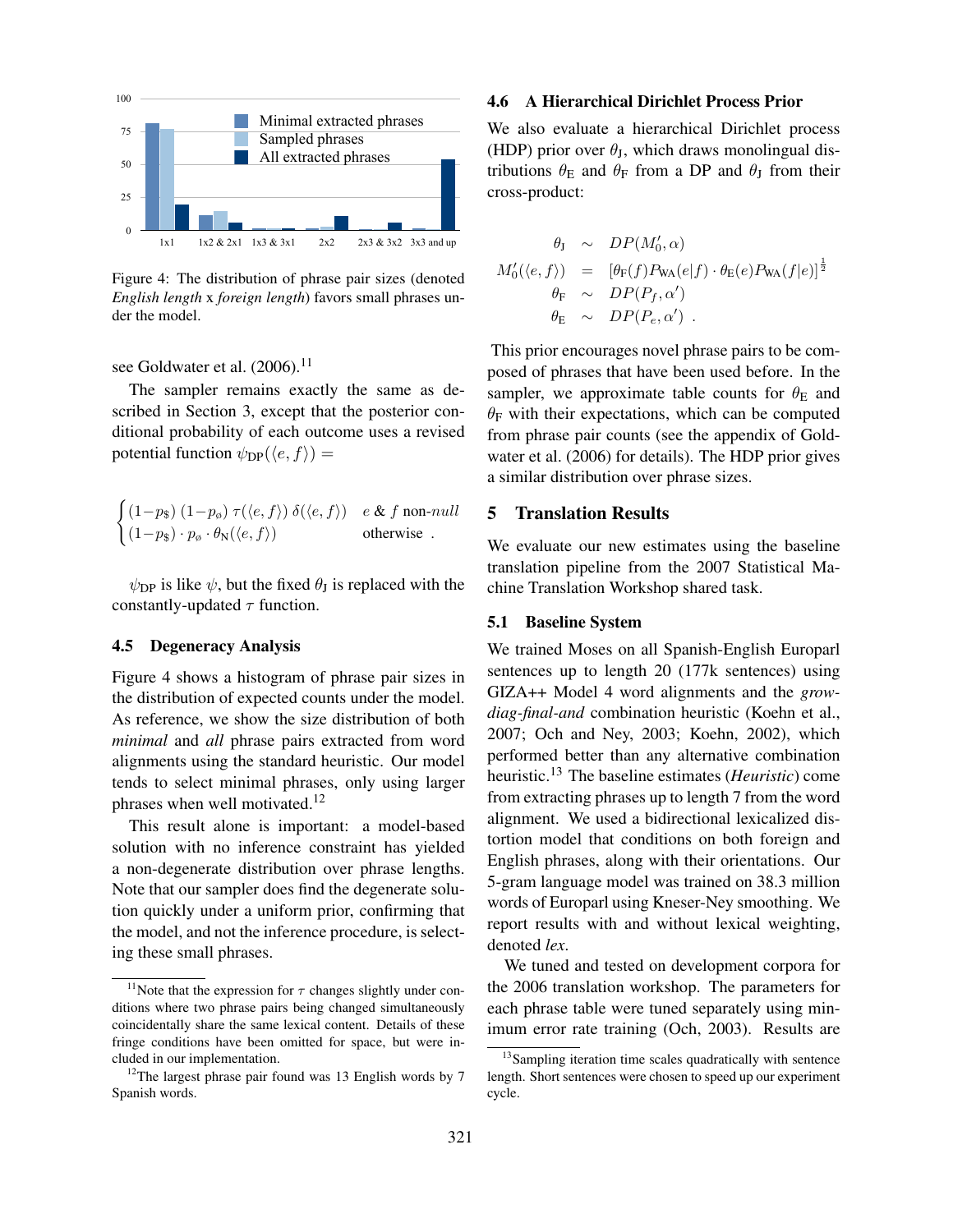|                    | <b>Phrase</b> |             | <b>Exact</b>  |
|--------------------|---------------|-------------|---------------|
|                    | Pair          | <b>NIST</b> | Match         |
| <b>Estimate</b>    | Count         | <b>BLEU</b> | <b>METEOR</b> |
| Heuristic          | 4.4M          | 29.8        | 52.4          |
| DP                 | 0.6M          | 28.8        | 51.7          |
| <b>HDP</b>         | 0.3M          | 29.1        | 52.0          |
| DP-composed        | 3.7M          | 30.1        | 52.7          |
| HDP-composed       | 3.1M          | 30.1        | 52.6          |
| $DP-smooth$        | 4.8M          | 30.1        | 52.5          |
| HDP-smooth         | 4.6M          | 30.2        | 52.7          |
| $Heuristic + lex$  | 4.4M          | 30.5        | 52.9          |
| $DP-smooth + lex$  | 4.8M          | 30.4        | 53.0          |
| $HDP-smooth + lex$ | 4.6M          | 30.7        | 53.2          |

Table 1: BLEU results for learned distributions improve over a heuristic baseline. Estimate labels are described fully in section 5.3. The label *lex* indicates the addition of a lexical weighting feature.

scored with lowercased, tokenized NIST BLEU, and exact match METEOR (Papineni et al., 2002; Lavie and Agarwal, 2007).

The baseline system gives a BLEU score of 29.8, which increases to 30.5 with *lex*, as shown in Table 1. For reference, training on all sentences of length less than 40 (the shared task baseline default) gives 32.4 BLEU with *lex*.

## 5.2 Learned Distribution Performance

We *initialized* the sampler with a configuration derived from the word alignments generated by the baseline. We greedily constructed a phrase alignment from the word alignment by identifying minimal phrase pairs consistent with the word alignment in each region of the sentence. We then ran the sampler for 100 iterations through the training data. Each iteration required 12 minutes under the DP prior, and 30 minutes under the HDP prior. Total running time for the HDP model neared two days on an eight-processor machine with 16 Gb of RAM.

Estimating phrase counts under the DP prior decreases BLEU to 28.8, or 29.1 under the HDP prior. This gap is not surprising: heuristic extraction discovers many more phrase pairs than sampling. Note that sacrificing only 0.7 BLEU while shrinking the phrase table by 92% is an appealing trade-off in resource-constrained settings.

## 5.3 Increasing Phrase Pair Coverage

The estimates *DP-composed* and *HDP-composed* in Table 1 take expectations of a more liberal count function. While sampling, we count not only aligned phrase pairs, but also larger ones composed of two or more contiguous aligned pairs. This count function is similar to the phrase pair extraction heuristic, but never includes unaligned phrases in any way. Expectations of these composite phrases still have a probabilistic interpretation, but they are not the structures we are directly modeling. Notably, these estimates outperform the baseline by 0.3 BLEU without ever extracting phrases from word alignments, and performance increases despite a reduction in table size.

We can instead increase coverage by smoothing the learned estimates with the heuristic counts. The estimates *DP-smooth* and *HDP-smooth* add counts extracted from word alignments to the sampler's running totals, which improves performance by 0.4 BLEU over the baseline. This smoothing balances the lower-bias sampler counts with the lowervariance heuristics ones.

## 6 Conclusion

Our novel Gibbs sampler and nonparametric priors together address two open problems in learning phrase alignment models, approximating inference consistently and efficiently while avoiding degenerate solutions. While improvements are modest relative to the highly developed word-alignmentcentered baseline, we show for the first time competitive results from a system that uses word alignments only for model initialization and smoothing, rather than inference and estimation. We view this milestone as critical to eventually developing a clean probabilistic approach to machine translation that unifies model structure across both estimation and decoding, and decreases the use of heuristics.

# References

- David Aldous. 1985. Exchangeability and related topics. In *Ecole d' ´ et´ e de probabiliti ´ es de Saint-Flour ´* , Berlin. Springer.
- Alexandra Birch, Chris Callison-Burch, and Miles Osborne. 2006. Constraining the phrase-based, joint probability statistical translation model. In *The Con-*